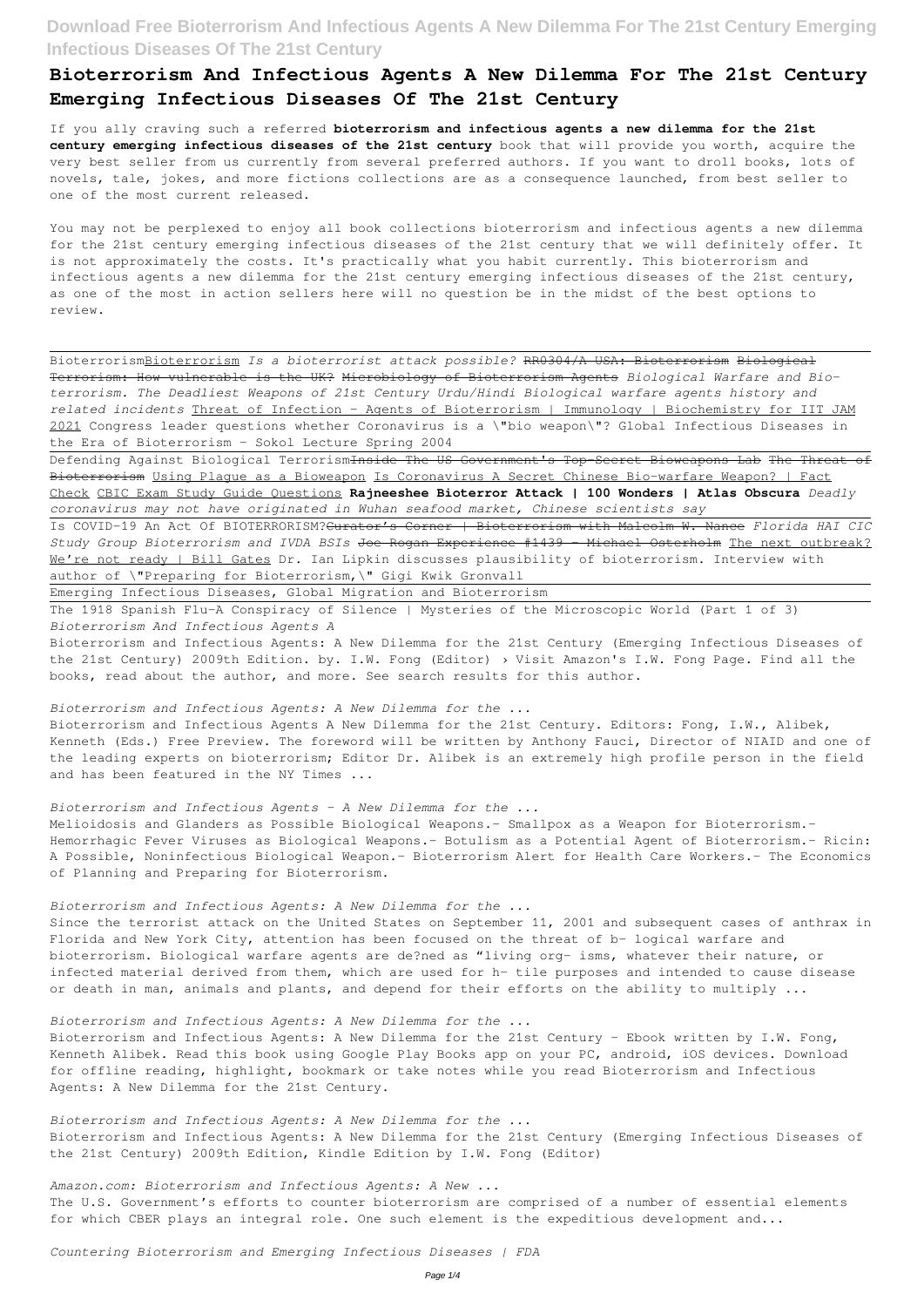Deadly quantities of infectious agents are easy to hide, transport, and spread throughout the ...

#### *Bioterrorism Definition and Agents Used*

Infection Control Considerations for High-Priority (CDC Category A) Diseases that May Result from Bioterrorist Attacks or are Considered to be Bioterrorist Threats Guideline for Isolation Precautions: Preventing Transmission of Infectious Agents in Healthcare Settings (2007)

### *Bioterror Agents | Appendix A | Isolation Precautions ...*

The U.S. public health system and primary healthcare providers must be prepared to address various biological agents, including pathogens that are rarely seen in the United States. High-priority agents include organisms that pose a risk to national security because they. can be easily disseminated or transmitted from person to person;

Bioterrorism and Infectious Agents: A New Dilemma for the 21st Century. Since the terrorist attack on the United States on September 11, 2001 and subsequent cases of anthrax in Florida and New York City, attention has been focused on the threat of b- logical warfare and bioterrorism.

### *CDC | Bioterrorism Agents/Diseases (by category ...*

An agroterrorism incident would generally involve bioterrorism, and potential agents include pathogens such as viruses, bacteria, or fungi. Within the context of agroterrorism, ...

A GUIDE TO NEW YORK STATE LAWS GOVERNING BIOTERRORISM ... incidence of disease due to microbiological agents or their toxic products". 10 NYCRR 2.1 specifies the infectious, contagious or communicable diseases which must be reported pursuant to various

#### *A Guide to NYS Laws Governing Bioterrorism Preparedness ...*

focused on destroying what they believe to be evil forces, and the discovery of Iraq's stockpiled anthrax, botulinum toxin, and other biological warfare agents. There are a broad range of potential bioterrorism agents, including bacteria, viruses, and toxins (of microbial, plant, or animal origin).

### *Infectious Disease Disasters: Bioterrorism, Emerging ...*

### *Bioterrorism and Infectious Agents: A New Dilemma for the ...*

### *Bioterrorism and Infectious Agents: A New Dilemma for the ...*

Links with this icon indicate that you are leaving the CDC website.. The Centers for Disease Control and Prevention (CDC) cannot attest to the accuracy of a non-federal website. Linking to a non-federal website does not constitute an endorsement by CDC or any of its employees of the sponsors or the information and products presented on the website.

#### *CDC | Bioterrorism Agents/Diseases | Emergency ...*

Bioterrorism agents are pathogenic organisms or biological toxins that are used to produce death and disease in humans, animals, or plants for terrorist purposes. These agents are typically microorganisms found in nature, but it is possible that they could be modified to increase their virulence, make them resistant to current antibiotics or vaccines, or to enhance the ability of these agents to be disseminated into the environment.

#### *Potential Bioterrorism Agents - BCM*

Anthrax is an infectious disease caused by the spore-forming bacterium, Bacillus anthracis. ... Bioterrorism is the intentional use of biological agents, or germs, to cause illness. Bioterrorism has occurred in New York only in 2001, when media outlets received letters that were intentionally contaminated with anthrax bacteria.

#### *Biological Emergencies: Anthrax - NYC Health*

Bioterrorism is the deliberate release of viruses, bacteria, toxins, or other agents to cause illness or death in people, animals, or plants. According to experts, the threat of global bioterrorism is increasing. In October 2001, bioterrorism became a reality when letters containing powdered anthrax were sent through the U.S. Postal Service. The attack caused 22 cases of illness, 5 of which resulted in

Compiled by two leading experts in the field, this volume provides a concise, timely, and authoritative review of some of the most problematic infections of the new century. It presents issues and new ideas for preventing and controlling infectious diseases.

Compiled by two leading experts in the field, this volume provides a concise, timely, and authoritative review of some of the most problematic infections of the new century. It presents issues and new ideas for preventing and controlling infectious diseases.

The purpose of this book is to bring together, in a single volume, the most up-to-date information concerning microbes with potential as bioterrorist weapons. The primary audience includes microbiologists, including bacteriologists, virologists and mycologists, in academia, government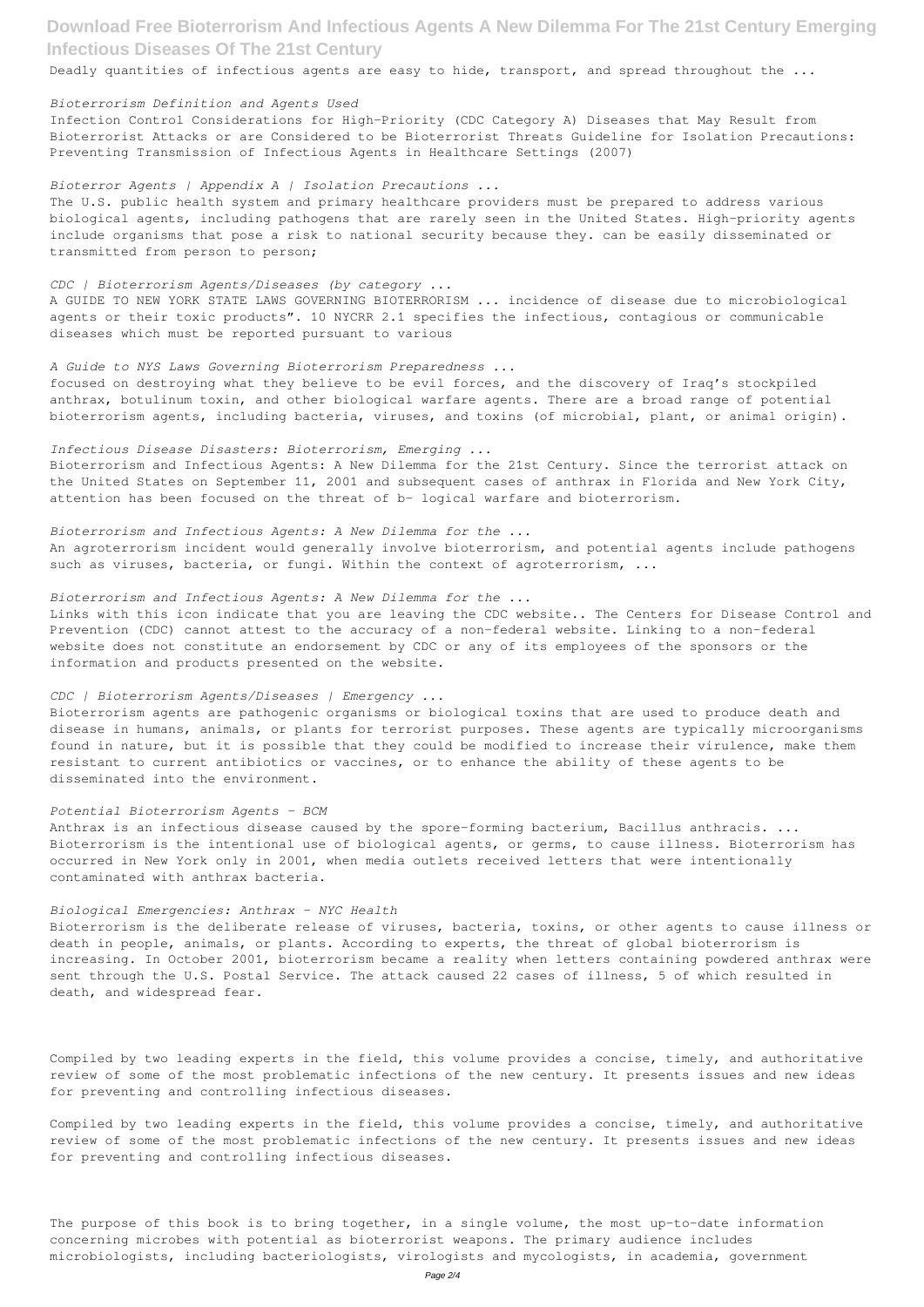laboratories and research institutes at the forefront of studies concerning microbes which have potential as bioterrorist weapons, public health physicians and researchers and scientists who must be trained to deal with bioterrorist attacks as well as laboratory investigators who must identify and characterize these microorganisms from the environment and from possibly infected patients.

The attacks of September 11 and the release of anthrax spores revealed enormous vulnerabilities in the U.S. public-health infrastructure and suggested similar vulnerabilities in the agricultural infrastructure as well. The traditional public health response-surveillance (intelligence), prevention, detection, response, recovery, and attribution-is the paradigm for the national response not only to all forms of terrorism but also to emerging infectious diseases. Thus, investments in research on bioterrorism will have enormous potential for application in the detection, prevention, and treatment of emerging infectious diseases that also are unpredictable and against which we must be prepared. The deciphering of the human genome sequence and the complete elucidation of numerous pathogen genomes, our rapidly increasing understanding of the molecular mechanisms of pathogenesis and of immune responses, and new strategies for designing drugs and vaccines all offer unprecedented opportunities to use science to counter bioterrorist threats. But these same developments also allow science to be misused to create new agents of mass destruction. Hence the effort to confront bioterrorism must be a global one. Countering Bioterrorism makes the following recommendations: Recommendation 1: All agencies with responsibility for homeland security should work together to establish stronger and more meaningful working ties between the intelligence, S&T, and public health communities. Recommendation 2: Federal agencies should work cooperatively and in collaboration with industry to develop and evaluate rapid, sensitive, and specific early-detection technologies. Recommendation 3: Create a global network for detection and surveillance, making use of computerized methods for real-time reporting and analysis to rapidly detect new patterns of disease locally, nationally, and ultimately- internationally. The use of high-throughput methodologies that are being increasingly utilized in modern biological research should be an important component of this expanded and highly automated surveillance strategy. Recommendation 4: Use knowledge of complex biological patterns and high-throughput laboratory automation to classify and diagnose infections in patients in primary care settings. Recommendation 5: USDA should create an agency for control and prevention of plant disease. This agency should have the capabilities necessary to deal effectively with biothreats.

Today's world poses a triple threat to the American population: infectious diseases, contamination of food and water, and bioattacks (biowarfare or bioterrorism). At least 17 countries are producing weapons of mass destruction using viruses, bacteria, or their toxins. AIDS, E. coli contamination, drugresistant tuberculosis, and virulent flu strains are perhaps the best known of a host of disease threats. What these dangers have in common is the amount of data required to achieve solutions; in some cases, as much as a petabit (1 followed by 15 zeros) of data is required to study large numbers of samples from widespread locations. Firepower in the Lab examines how the nation can combat this triple threat by improving our ability to detect, measure, and monitor harmful biological agents. It explores the potential of today's exciting new laboratory automation and computer technologies as well as the emerging tools of molecular biology--how we can generate and analyze more data quickly and reduce human hands-on involvement, which inevitably introduces errors. The book discusses how to improve and apply technologies such as robotics, laboratory automation, "lab-on-a-chip," bioinformatics, and Internet control innovations. It reviews lessons learned from our experience with pandemic flu viruses. It also presents strategies for developing new high-throughput technologies, including how to address the lack of public funding for critical research undertakings.

This volume is based on a multidisciplinary approach towards biological and chemical threats that can, and have been previously used in bioterrorism attacks around the globe. Current knowledge and evidencebased principles from the fields of synthetic biology, microbiology, plant biology, chemistry, food science, forensics, tactics, infective medicine, psychology and others are compiled to address numerous aspects and the complexity of bioterrorism attacks. The main focus is on biological threats, especially in the context of synthetic biology and its emerging findings that can be observed as possible threat and tool. The book examines microorganisms and their possible use in forensics, i.e. as possible detection tool that could enable fast and precise detection of possible treats. A number of plant derived components are also discussed as possible agents in bioterrorism attacks, and in relation to infectious disease pathology. Another integral part is food safety, especially in terms of large food supply chains, like airline caterings, institutionalized kitchens etc. Food can be observed as a possible mean of delivery of various agents (biological and chemical) for bioterrorism attacks. Steps on how to recognize specific critical points in a food supply chain, along with proposed corrective activities are discussed. Examples from around the globe, along with the methodological approach on how to differentiate bioterrorism attacks from other epidemics are provided. However, epidemics are also discussed in the context of migrations, with the special emphasis on the current refugee migrations that affect not only Europe, but also the United States. The book will be of interest to experts from various fields of science as well as professionals working in the field. The book encompasses examples and tools developed for easier, more specific, and faster detection of possible bioterrorism treats, along with proposed actions for some aspects of a bioterrorism attack.

Meeting the acute need for a book determining the crucial elements of bioterrorism preparedness, this is a global perspective of the history and current concepts for bioterrorism, integrating the legal, medical, scientific and public health strategies. It furthermore discusses the role of WHO and international health regulations for bioterrorism preparedness. For microbiologists, epidemiologists, biotechnologists, public health agencies, and pharmaceutists.